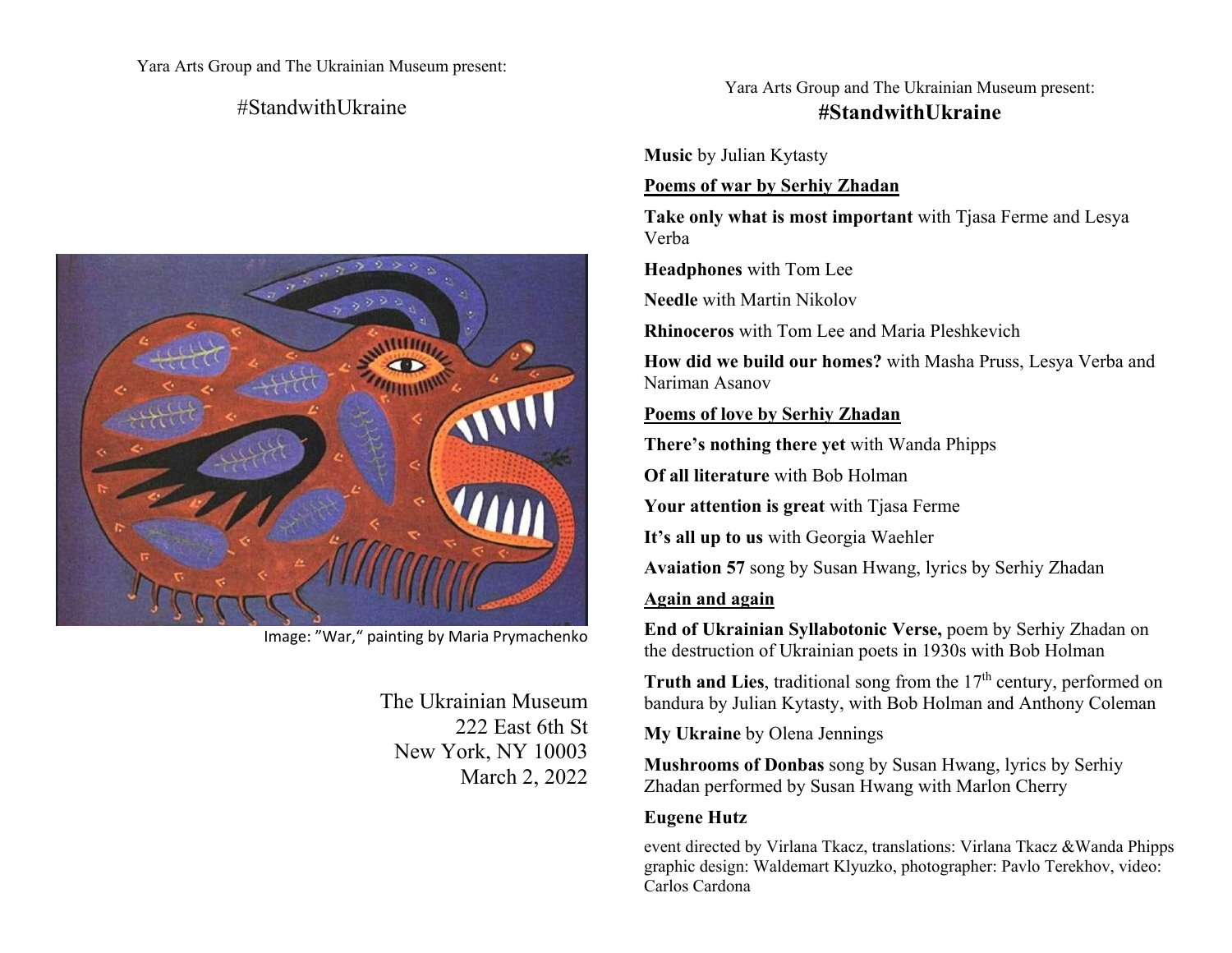**SERHIY ZHADAN** was born in the Luhansk Region of Ukraine and educated in Kharkiv where he lives today. He is the author of twelve books of poetry. His prose works include *Voroshilovgrad*, *Mesopotamia* and *The Orphanage*. He is the front man for the band Zhadan and the Dogs, and has collaborated with Yara Arts Group since 2002. In 2019 Yale University Press published his selected poems as *What We Live For/What We Die For* translated by Virlana Tkacz and Wanda Phipps.

#### **THE ARTISTS MUSICIAN & POETS**

**NARIMAN ASANOV** is a leading exponent of the musical tradition of the Crimean Tatars. He was born in Uzbekistan in 1973, the child of community activists who survived the Soviet mass deportation of Crimean Tatars to Central Asia in 1944. His family returned to Crimea in 1988, and he moved to the US in 1994 and graduated from the Music Conservatory at SUNY Purchase. He has performed at Lincoln Center, Symphony Space and the Metropolitan Museum of Art.

**MARLON CHERRY** is a multi-instrumentalist/composer who has worked with a wide list of artists including Stew & The Negro Problem, Church Of Betty, Terre Roche, Syd Straw, Eszter Balint, Mark Lesseraux, and Lusterlit. He is also a dance class accompanist currently on staff at Barnard College and Steps On Broadway. Solo records, *Elsewhere* and *Ancient Sound, Modern Dance.* Performs with Susan Hwang and has worked on a number of Yara poetry events at the Ukrainian Museum and Theatre for the New City.

**ANTHONY COLEMAN**, pianist and composer, is one of the key figures of the New York music scene. His work bridges the gap between Composition and Improvisation, Uptown and Downtown, and spanning Free Improvisation, Jazz, Jewish music, and Contemporary Chamber Music. Coleman has recorded 15 CDs and has played on more than 150. He's on the faculty of the New England Conservatory.

**TJAŠA FERME** is an award-winning actor, playwright, and creator and has received a Slovenian National Film Award and Stane Sever classical stage award. She is the Founding Artistic Director of Transforma Theatre Inc., dedicated to creating interactive theatrical experiences at the nexus of science, consciousness and ritual.

**BOB HOLMAN** is a poet most often connected with the oral tradition, spoken word, poetry slams and digital poetry. He created the part of Captain John Smith in Yara's *Capt. John Smith Goes to Ukraine* and performed in *1917-2017: Tychyna Zhadan & the Dogs at La MaMa*. He generated two award-winning PBS series, The United States of Poetry, and the documentary on endangered languages, Language www.bobholman.com

**EUGENE HUTZ** is the front man for Gogol Bordello. He appeared in Yara's *Song Tree* and *Circle* at La MaMa Experimental Theatre and headed the Nova Nomada project together with Julian Kytasty & Virlana Tkacz.

**SUSAN HWANG** is the founder and host of The Bushwick Book Club —an international musical/literary crossover event and podcast. She's a singer/songwriter and multi-instrumentalist who has toured internationally performing music and theater. Her collaboration with percussionist Marlon Cherry has been ongoing for what feels like time indefinite. susanhwanglalala.com lusterlit.com

**OLENA JENNINGS** is the author of the poetry collection *Songs from an Apartment* (2017) and the chapbook *Memory Project* (2018.) Her novel *Temporary Shelter* was released in 2021 from Cervena Barva Press. She is the founder and curator of the Poets of Queens reading series.

**JULIAN KYTASTY** is one of the world's premier players of the bandura (Ukrainian lute-harp). As a performer, recording artist, composer, and ensemble leader, he has redefined the possibilities of his instrument. His work on Yara Arts Group's *1917- 2017* earned two NY Innovative Theatre Awards, for Best Original Score and Best Musical. This September, Julian Kytasty was awarded the title Honored Artist of Ukraine.

**TOM LEE** is a puppet artist, designer and director from Hawai'i. His work explores Asian puppetry forms, miniatures and performing objects in dialogue with the language of film and animation. He is a student of Japanese puppet master Koryū Nishikawa V, headmaster of Hachiōji Kuruma Ningyō (cart puppetry company of Japan) with whom he has collaborated extensively. Tom is part of Yara since 1995.

**MARTIN NIKOLOV** is a Bulgarian-American actor and filmmaker. His acting experience includes *The Room* and *The Danube* at the Hangar Theater, *The Flick*, *The Antipodes, Dogfight, Fine.* with Vassar Drama, the indie feature *I Want to Live on Mars*, *The Night Crew* at NYFA Australia, and *He Loves You* with Vassar Film. He graduated from Vassar College in 2020. mvnikolov.com @mvnikolov

**WANDA PHIPPS** is the author of the books *Field of Wanting: Poems of Desire* and *Wake-Up Calls: 66 Morning Poems*. She received a New York Foundation for the Arts Poetry Fellowship. Her poems have appeared in over one hundred literary magazines and numerous anthologies.

**MARIA PLESHKEVICH** is an actor and musician who has been performing with Yara Arts since 2014. In New York, she has appeared at La MaMa, Atlantic, The Player's Theatre, Sundog Theatre, The Producers Club and Columbia University, among others. Musical collaborations include Korinya and the Women's Bandura Ensemble of North America.

**MASHA PRUSS** graduated from Kyiv State Institute of Theatrical Arts and worked as an actress in Kyiv Drama and Comedy Theatre on the Left Bank. Her film roles include Galia in *How Steel was Tempered*, Feodosia in *Taras Shevchenko* and KGB agent Vera in *The Americans.*" She appeared in Yara's winter shows with the Koliadnyky, Yara's *Virtual Forest Song*, and *A Thousand Suns* last year.

**LESYA VERBA** is from Odesa, Ukraine and sings traditional music, jazz and her own compositions. She plays bandura, a traditional Ukrainian instrument and has been involved in reviving the rituals of southern Ukraine for 30 years. Her visual art has been exhibited at international exhibitions and museums. Her album "Gold," a collaboration with poet Mariana Kiyanovska, was released in 2020. She is happy this is her first performance in New York.